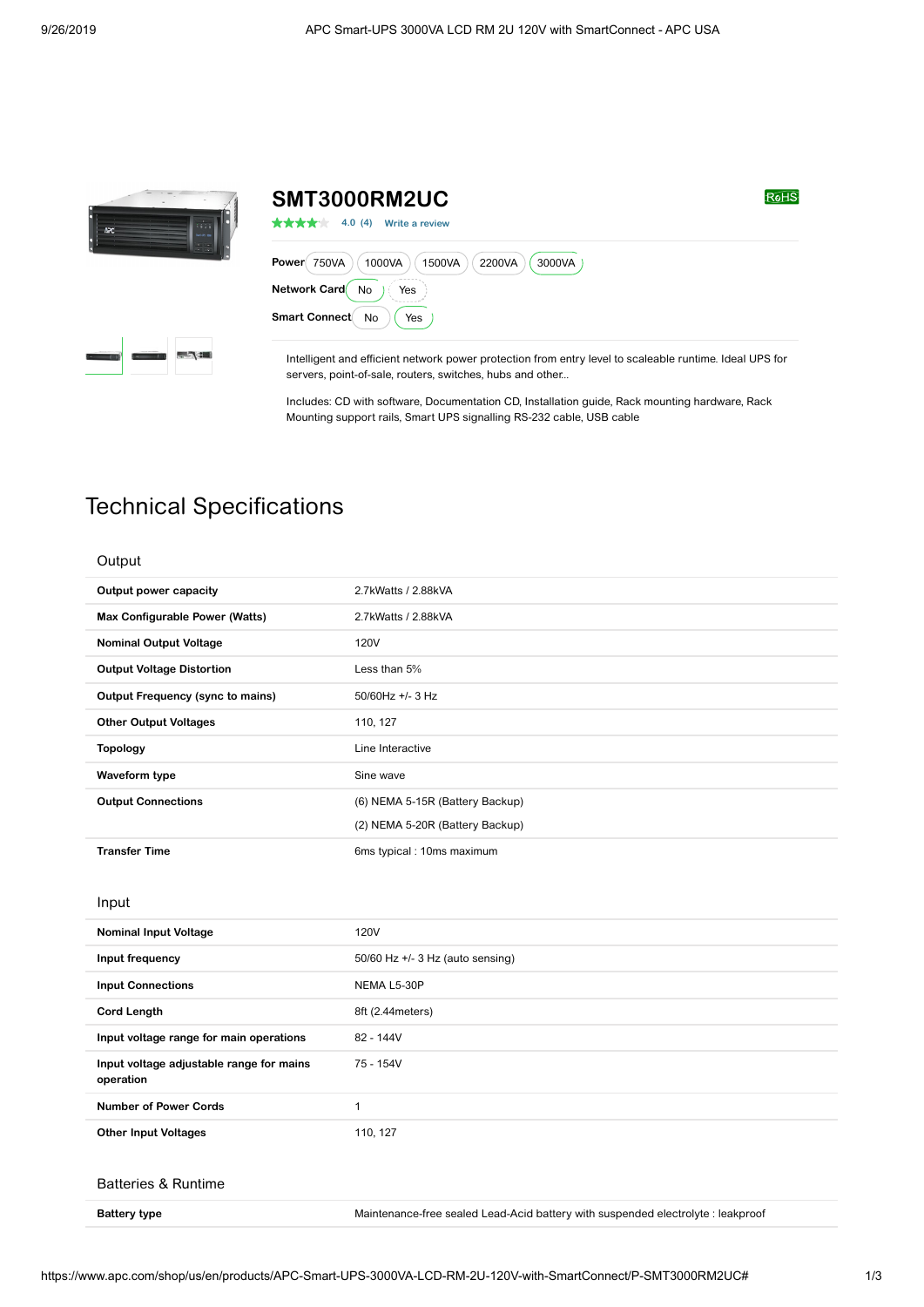| Typical recharge time                 | 3hour(s)                  |
|---------------------------------------|---------------------------|
| <b>Replacement Battery</b>            | RBC43 $\Box$ <sup>7</sup> |
| <b>Expected Battery Life (years)</b>  | $3 - 5$                   |
| <b>RBC Quantity</b>                   |                           |
| <b>Battery Volt-Amp-Hour Capacity</b> | 518                       |
| <b>Runtime</b>                        | View Runtime Graph        |
|                                       | <b>View Runtime Chart</b> |

## Communications & Management

| Interface Port(s)    | Smart-Slot, USB                                                                                                                         |
|----------------------|-----------------------------------------------------------------------------------------------------------------------------------------|
| Control panel        | LED status display with On Line: On Battery: Replace Battery and Overload indicators, Multi-<br>function LCD status and control console |
| <b>Audible Alarm</b> | Alarm when on battery : distinctive low battery alarm : overload continuous tone alarm                                                  |

**Available SmartSlot™ Interface Quantity** 1

## Surge Protection and Filtering

| Surge energy rating     | 459Joules                   |
|-------------------------|-----------------------------|
|                         |                             |
| Physical                |                             |
| <b>Maximum Height</b>   | 3.39inches (86MM, 8.6CM)    |
| <b>Maximum Width</b>    | 18.9inches (480MM, 48.0CM)  |
| <b>Maximum Depth</b>    | 26.89inches (683MM, 68.3CM) |
| <b>Rack Height</b>      | 2U                          |
| <b>Net Weight</b>       | 97.42lbs. (44.28KG)         |
| Shipping weight         | 113.74lbs. (51.7KG)         |
| <b>Shipping Height</b>  | 10.0inches (254MM, 25.4CM)  |
| <b>Shipping Width</b>   | 23.62inches (600MM, 60.0CM) |
| <b>Shipping Depth</b>   | 38.6inches (980MM, 98.0CM)  |
| Color                   | <b>Black</b>                |
| <b>Units per Pallet</b> | 8.0                         |

## Environmental

| <b>Operating Temperature</b>                     | 32 - 104 °F (0 - 40 °C)   |
|--------------------------------------------------|---------------------------|
| <b>Operating Relative Humidity</b>               | $0 - 95 \%$               |
| <b>Operating Elevation</b>                       | 0-10000ft (0-3000 meters) |
| <b>Storage Temperature</b>                       | $-15 - 45 °C$             |
| <b>Storage Relative Humidity</b>                 | $0 - 95%$                 |
| <b>Storage Elevation</b>                         | 0-50000ft (0-15000meters) |
| Audible noise at 1 meter from surface of<br>unit | 55.0dBA                   |
| Online thermal dissipation                       | 348.0BTU/hr               |

**Conformance**